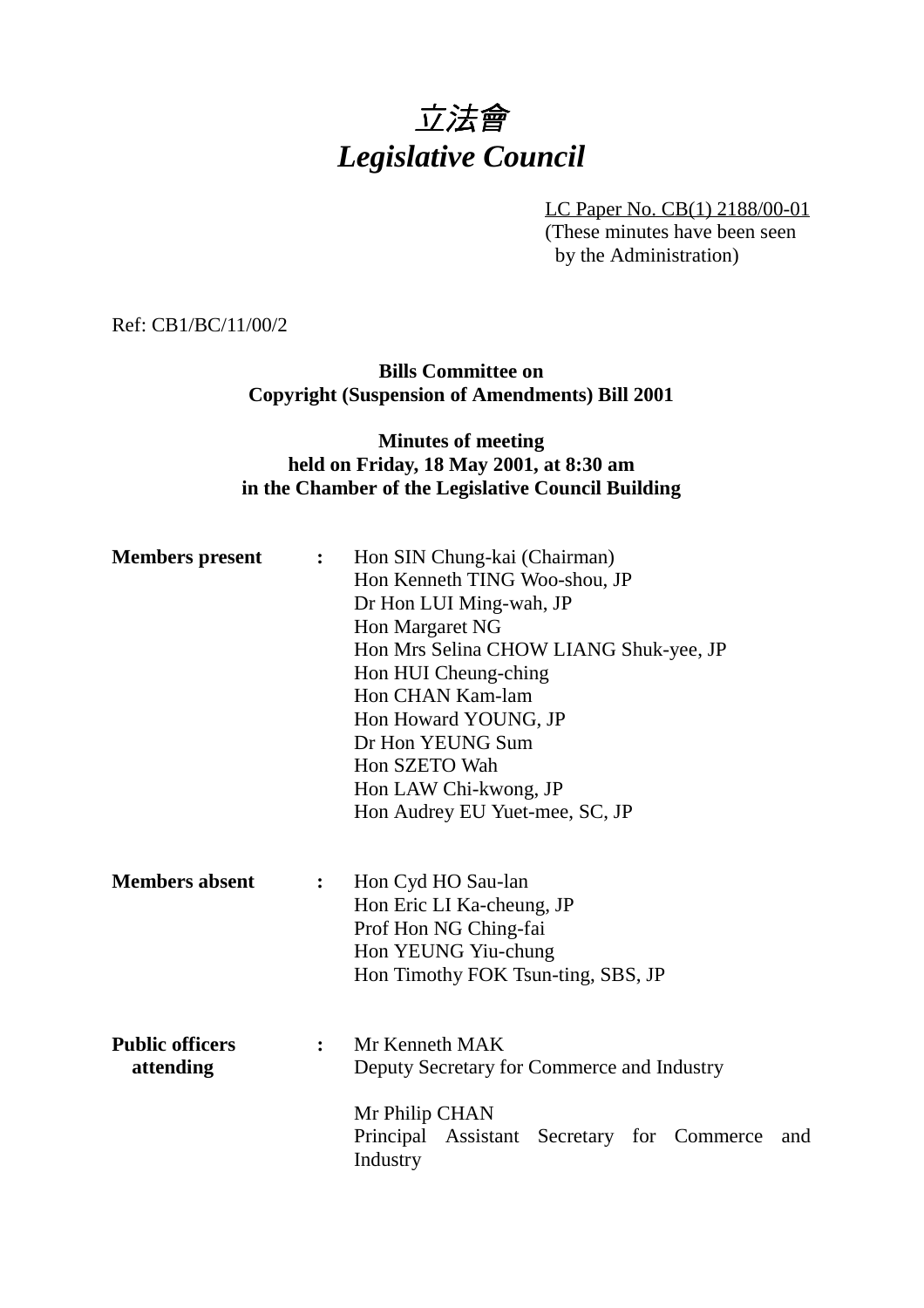|                                    | Mr Peter CHEUNG<br>Deputy Director of Intellectual Property                        |
|------------------------------------|------------------------------------------------------------------------------------|
|                                    | Ms Pancy FUNG<br><b>Assistant Director of Intellectual Property</b>                |
|                                    | Mr Jeffrey GUNTER<br>Senior Assistant Law Draftsman                                |
|                                    | Mr Michael LAM<br><b>Senior Government Counsel</b>                                 |
|                                    | Mr Vincent POON<br><b>Assistant Commissioner of Customs and Excise</b>             |
| <b>Attendance by</b><br>invitation | <b>Business Software Alliance</b><br>$\ddot{\cdot}$                                |
|                                    | Mr Howard DIGBY<br>Chairman                                                        |
|                                    | Hong Kong Publishers & Distributors Association                                    |
|                                    | Mr YUEN Ming-hung<br>Chairman                                                      |
|                                    | The Newspaper Society of Hong Kong                                                 |
|                                    | Mr LAU Chi-kuen<br>Spokesman                                                       |
|                                    | Mr Kelvin LAU<br>Representative                                                    |
|                                    | Hong Kong Reprographic Rights Licensing Society                                    |
|                                    | Mr Viking YAM<br><b>General Manager</b>                                            |
|                                    | International Federation of the Phonographic Industry<br>(Hong Kong Group) Limited |
|                                    | Mr FUNG Tim-chee, Ricky<br><b>Chief Executive Officer</b>                          |
|                                    |                                                                                    |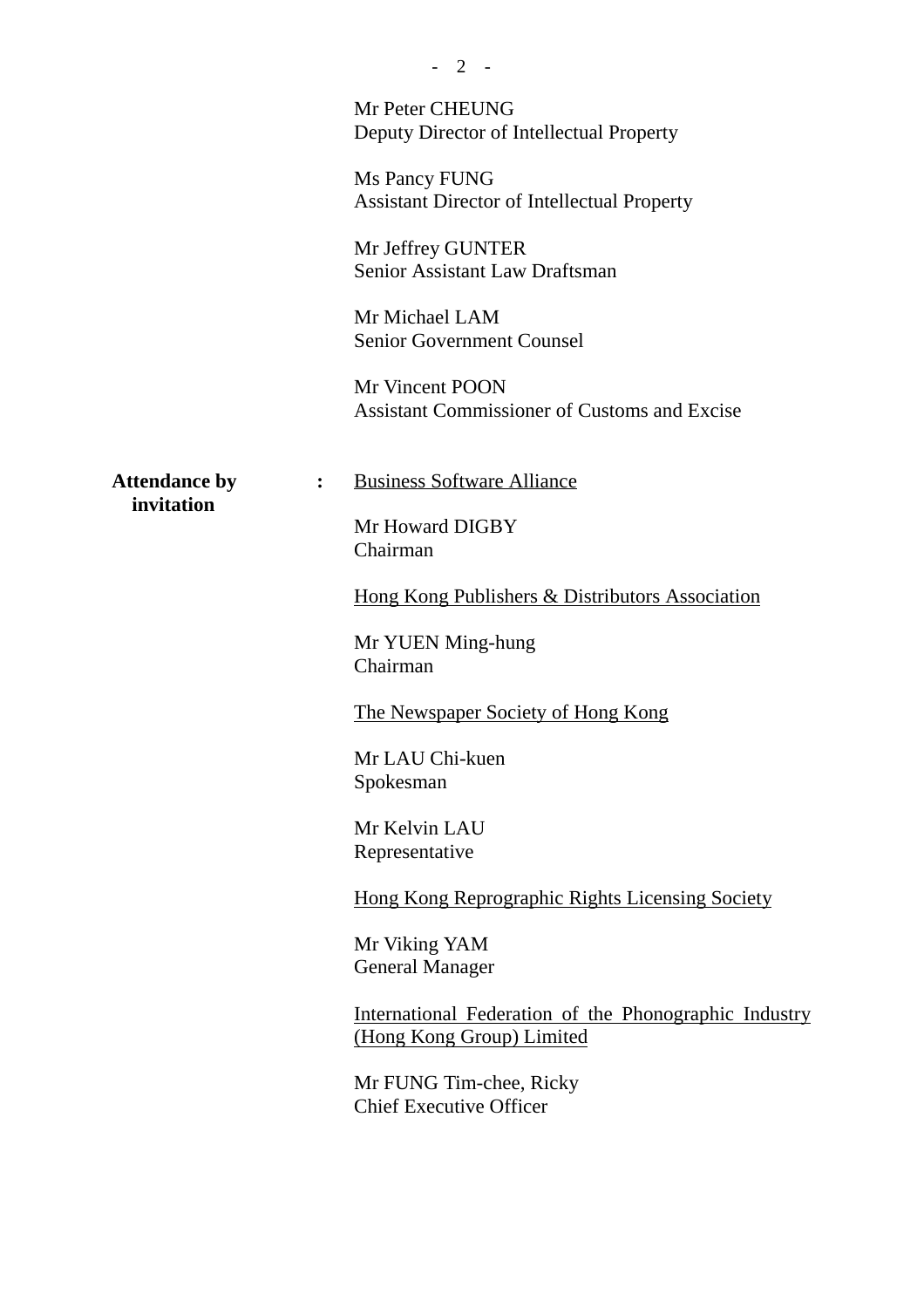## Hong Kong, Kowloon & New Territories Motion Picture Industry Association Limited

Mr Woody TSUNG Chief Executive

Hong Kong Publishing Federation Limited

Mr SIN Kwok-chung **Director** 

Hong Kong News Clipping Industry Working Committee

Mr SO Wai-ming, Raymond Chairman

Ms Sae LAM, Apple Representative

#### Caput Schools Council

Mr YU Cheong-ning, Lawrence The Principal, Hong Kong Sam Yuk Secondary School

#### Grant Schools Council

Ms Diana WONG Ip Wai-Ying Principal, St. Paul's Secondary School Hon Secretary, Grant Schools Council

Hong Kong Private Schools Association Limited

Mr CHAN Wai-kai Vice-President, Hong Kong Private Schools Association Principal, Wai Kiu College

Hong Kong Subsidized Secondary Schools Council

Mr HUI Chin-yim, Stephen Chairman

Television Broadcasts Limited

Mr Stephen CHAN Controller, Programme Division & External Affairs Division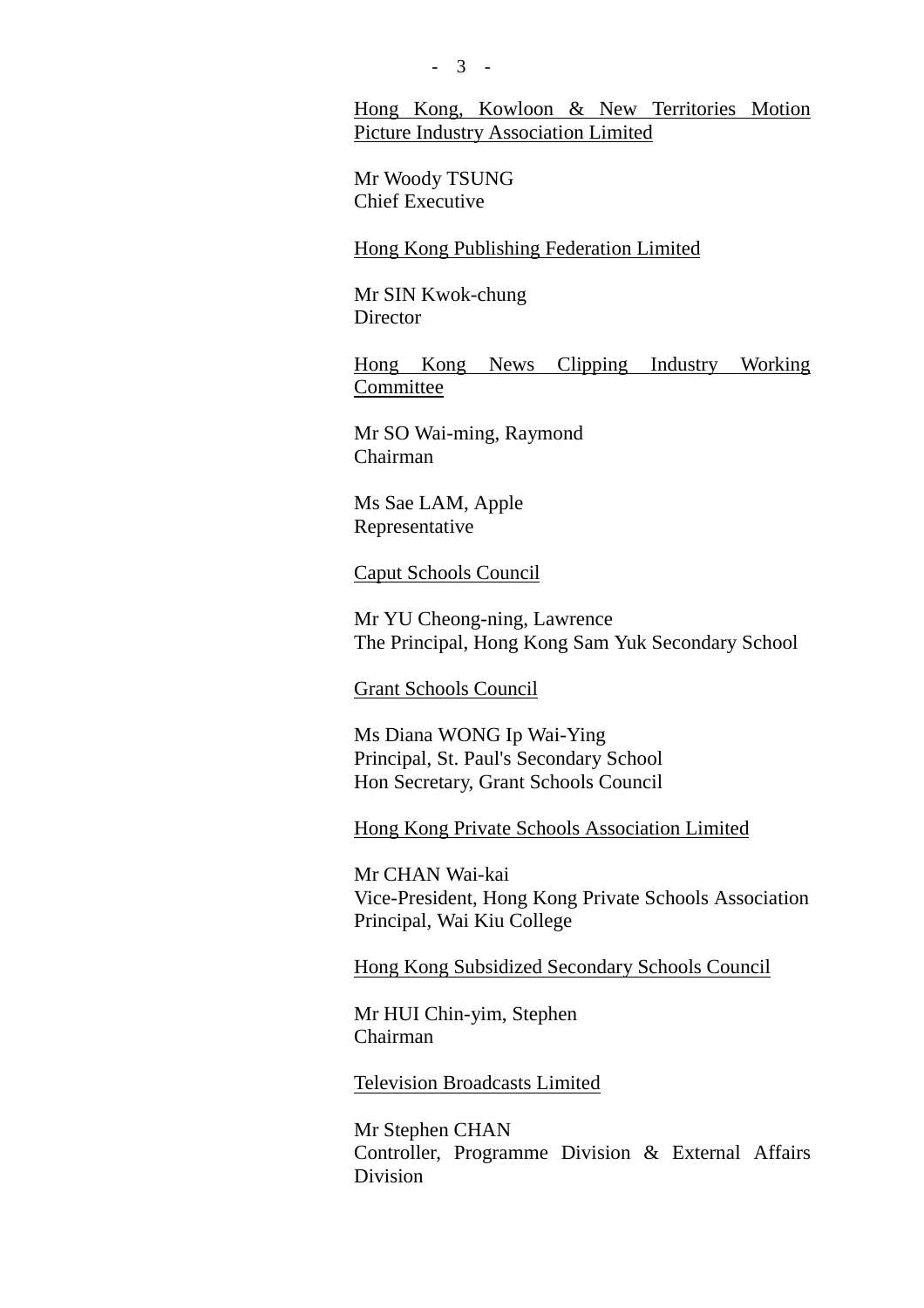Ms Tina LEE Senior Legal Counsel of Legal Department

#### Hong Kong Cable Television Limited

Mr Desmond CHAN Company Lawyer

Ms CHAN So-kuen Senior External Affairs Manager

Hong Kong Society of Accountants

Mr Peter TISMAN Deputy Director (Professional Development)

Hong Kong Christian Council

Mr SO Shing-yit (Rev) General Secretary

Mr LEE C J Joseph (Rev) Chairman of ACP

Hong Kong Public Relations Professionals' Association Limited

Mr Roger LAM Vice President

Ms Angel CHUNG Honorary Secretary

Hong Kong Development and Strategic Research Centre

Mr Mathias WOO Chairman

Hong Kong Special Schools Council

Mrs Laura LING LAU Yuet-fun Chairman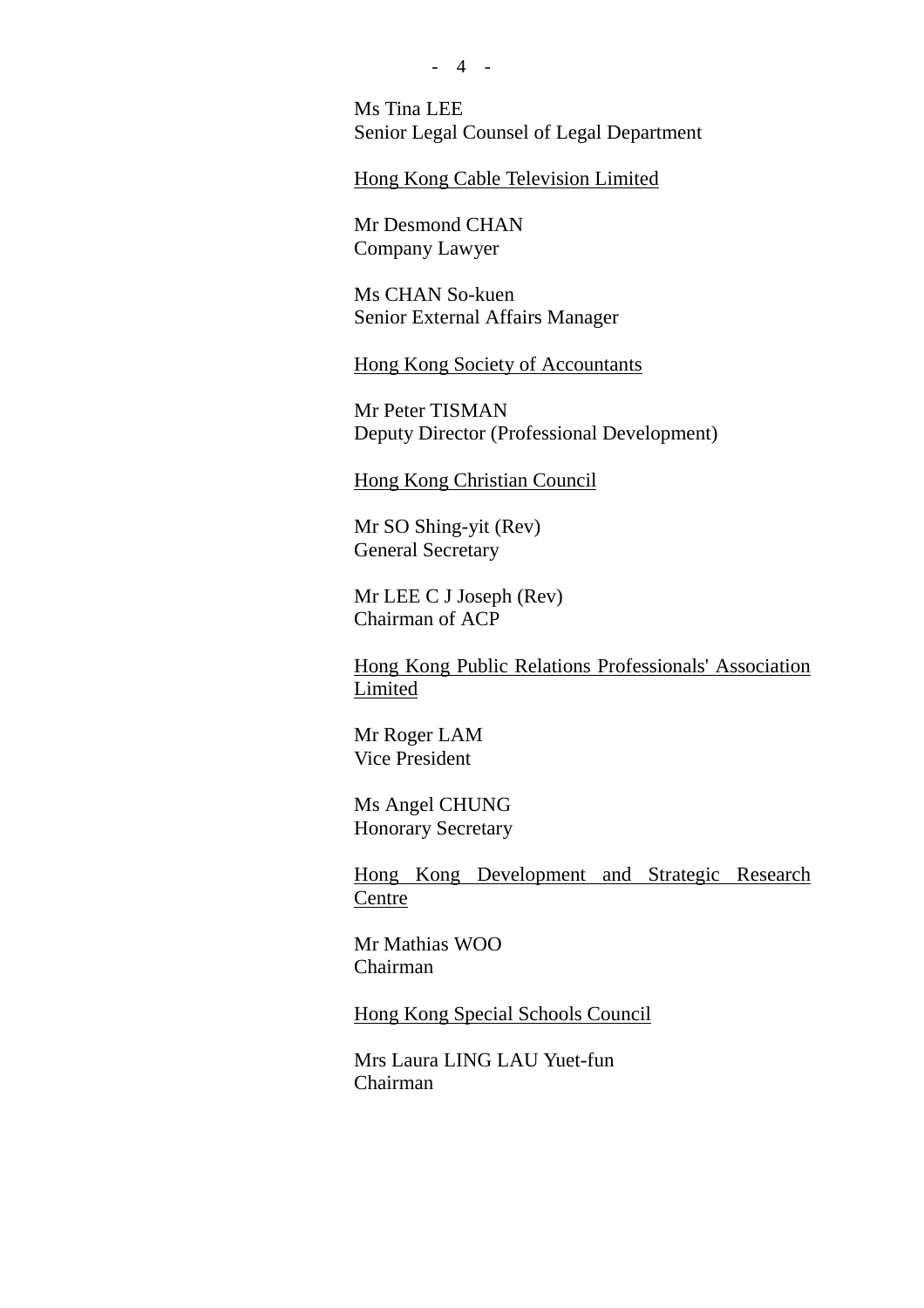| <b>Clerk in attendance</b> | $\mathbf{r}$ | Mrs Florence LAM<br>Chief Assistant Secretary (1)4 |
|----------------------------|--------------|----------------------------------------------------|
| <b>Staff in attendance</b> | $\mathbb{R}$ | Miss Anita HO<br><b>Assistant Legal Adviser 2</b>  |
|                            |              | Mr S.C. TSANG<br>Senior Assistant Secretary (1)7   |

## **I Meeting with deputations**

The Chairman invited representatives of the deputations to give their views.

Business Software Alliance (BSA) (LC Paper No CB(1) 1277/00-01(01))

2. Mr Howard DIGBY, Chairman of BSA, said that BSA strongly supported the Intellectual Property (Miscellaneous Amendments) Ordinance 2000 (Amending Ordinance) and was opposed to any attempts to broaden the scope of the Copyright (Suspension of Amendments) Bill 2001 (the Bill) to include software within the scope of suspension. On the proposal of relaxing the legal requirements in respect of parallel-imported computer software, he pointed out that the proposed relaxation might not bring about the anticipated price cut in business software, as universal pricing for individual products was applied to distributors around the world. Differences in the price of a particular product were mostly due to the differences in the cost of doing business and profit margins for distributors and retailers in different markets. He suggested that the Administration and the Legislative Council should seek the views of software distributors and retailers in Hong Kong, as they were parties most affected by the proposed relaxation.

Hong Kong Reprographic Rights Licensing Society (HKRRLS) (LC Paper No CB(1) 1250/00-01(01))

3. Mr Viking YAM, General Manager of HKRRLS, said that HKRRLS fully supported the implementation of the Amending Ordinance, as it was in line with the international standards in the protection of intellectual property rights. HKRRLS was opposed to the suspension proposed in the Bill, as it would be possible for copyright owners and users to find mutually acceptable solutions to ensure compliance with the law. He pointed out that HKRRLS and other copyright owners' associations were ready to grant authorizations for the use of their copyright works and that relevant mechanisms were available. He urged the Administration to adhere to the provisions in the Amending Ordinance.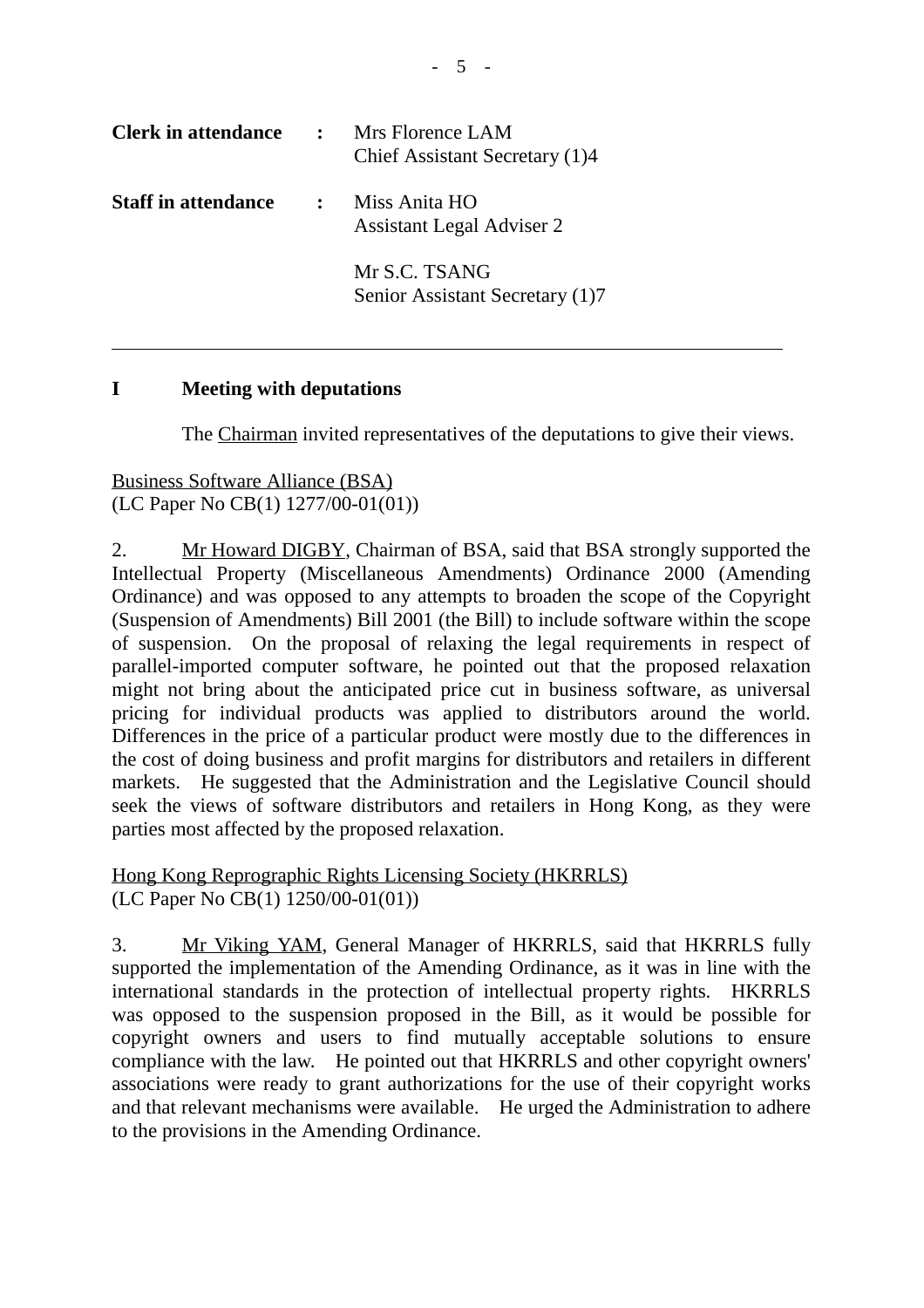## International Federation of the Phonographic Industry (Hong Kong Group) Limited (IFPI)

4. Mr Ricky FUNG, Chief Executive Officer of IFPI, opined that the Amending Ordinance strengthened the protection of intellectual property rights in Hong Kong and thus created a more favourable environment for the development of the phonographic industry. IFPI was of the view that the law should provide the same level of protection to different types of copyright works, including music, movie, television or radio broadcasts.

# Hong Kong Publishing Federation Limited (HKPF) (LC Paper No CB(1) 1250/00-01(02))

5. Mr SIN Kwok-chung, Director of HKPF, said that comprehensive and effective legislation on the protection of intellectual property rights was crucial to the development of the publishing industry and the economy of Hong Kong. He opined that all copyright works should be given the same level of protection under the law and thus the proposal of suspending the criminal provisions in respect of the unauthorized use of some copyright works would be unreasonable and unfair. HKPF strongly objected to the proposed suspension. He also informed members that the publishing industry had been making every effort to facilitate the legitimate use of copyright works in different sectors. The problem of implementation of the Amending Ordinance could be resolved through the market mechanism, and the proposed suspension was unnecessary.

Hong Kong News Clipping Industry Working Committee (HKNCI) (LC Paper No CB(1) 1250/00-01(03))

6. Mr Raymond SO, Chairman of HKNCI, said that HKNCI supported the Amending Ordinance and was prepared to work out the authorization and charging mechanism with the press and publication industry. He urged the Administration to coordinate discussions between the copyright owners and users for the establishment of a transparent and comprehensive authorization mechanism.

# Hong Kong, Kowloon & New Territories Motion Picture Industry Association Limited (MPIA)

7. Mr Woody TSUNG, Chief Executive of MPIA, supported the Amending Ordinance and considered that it was an important milestone in the protection of intellectual property rights in Hong Kong. MPIA was also in support of the Bill. MPIA shared the Administration's view that copyright works which were unrelated to the free-flow of information but were susceptible to the problem of piracy should be excepted from the scope of the Bill.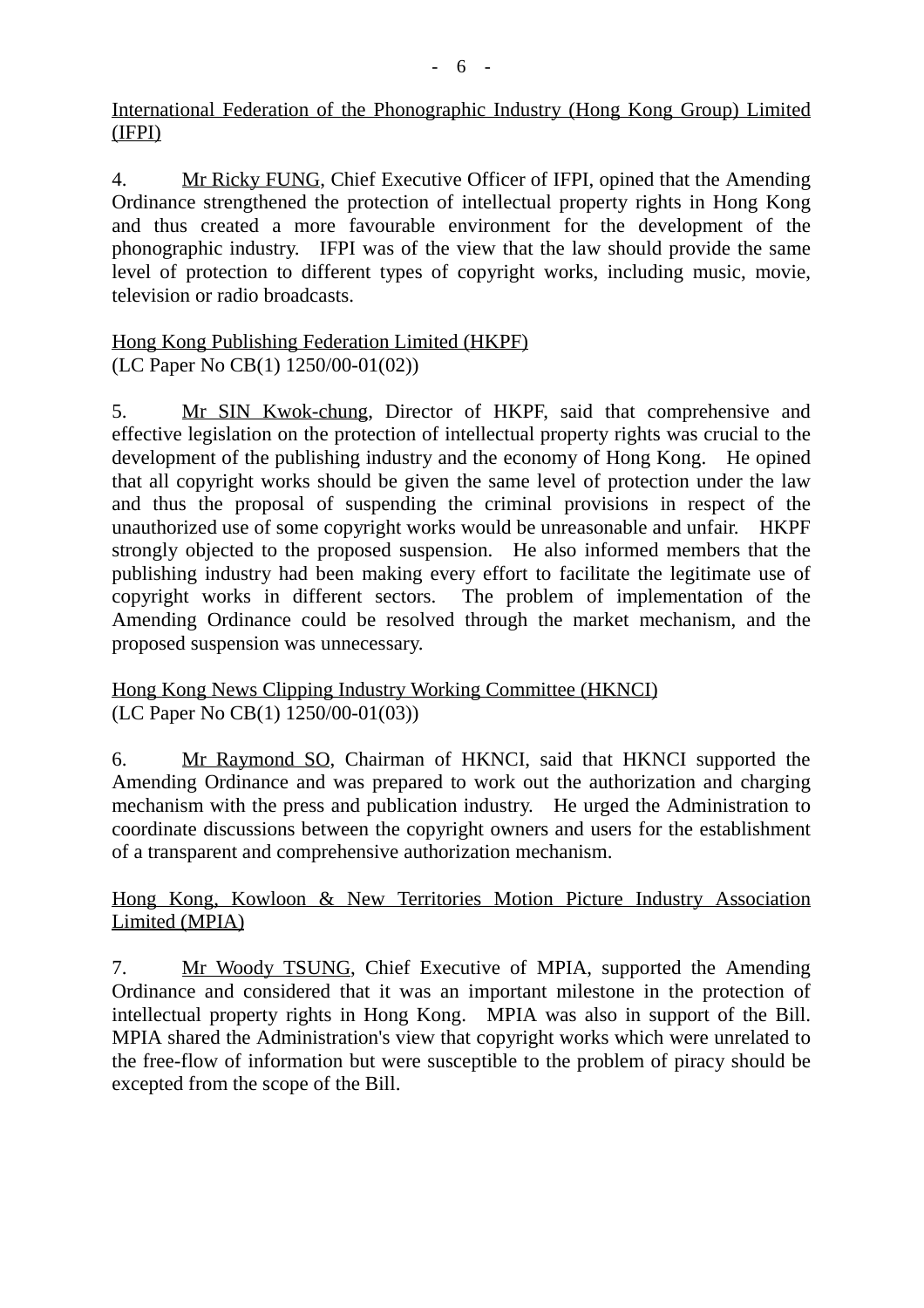# The Newspaper Society of Hong Kong (NSHK)

8. Mr LAU Chi-kuen, Spokesman of NSHK, informed members that to tie in with the implementation of the Amending Ordinance, NSHK had been working on the establishment of a collective authorization mechanism for the press. He advised the meeting that the mechanism would be ready in a few months' time and copyright users could approach a single representative body for the authorization required for the legitimate use of copyright works in the press.

## Caput Schools Council (CSC)

9. Mr Lawrence YU, the representative of CSC, requested that exemption from the criminal provisions in the Amending Ordinance be granted to the educational sector. He also suggested that copyright owners should offer favourable terms to schools for authorized use of copyright works and that the Education Department should be responsible for paying the related charges on behalf of the schools.

## Grant School Council (GSC)

10. Mrs Diana WONG, Hon Secretary of GSC, pointed out that teachers had been encouraged to use authentic materials from different sources including the media to facilitate discussions and participation among students and to achieve better results in teaching. However, with the implementation of the Amending Ordinance, teachers were worried about the possibility of committing a criminal offence inadvertently when they made copies of materials from newspapers, magazines or recordings from radio or television broadcast. She urged the Education Department to act on behalf of all schools and to work out an agreement with the relevant copyright bodies, so that allowance would be given to the use of copyright works in the educational sector for teaching purposes.

## Hong Kong Private Schools Association Limited (HKPSA)

11. Mr CHAN Wai-kai, Vice-President of HKPSA, supported the Amending Ordinance as an additional tool against piracy. However, he hoped that the Bills Committee would urge the Administration to address the concerns of the educational sector over the definition of "reasonable extent" as specified in the statutory exemptions for educational copying.

#### Hong Kong Subsidized Secondary Schools Council (HKSSSC)

12. Mr Stephen HUI, Chairman of HKSSSC, pointed out that HKSSSC was supportive of the protection of intellectual property and had taken the initiative to sign an agreement with HKRRLS to enable its member schools to make legitimate copies of copyright works for teaching purposes. He said that the legitimate copying of newspapers, magazines and downloading of information from the Internet was important for schools in using up-to-date information for teaching purposes and thus should be permitted.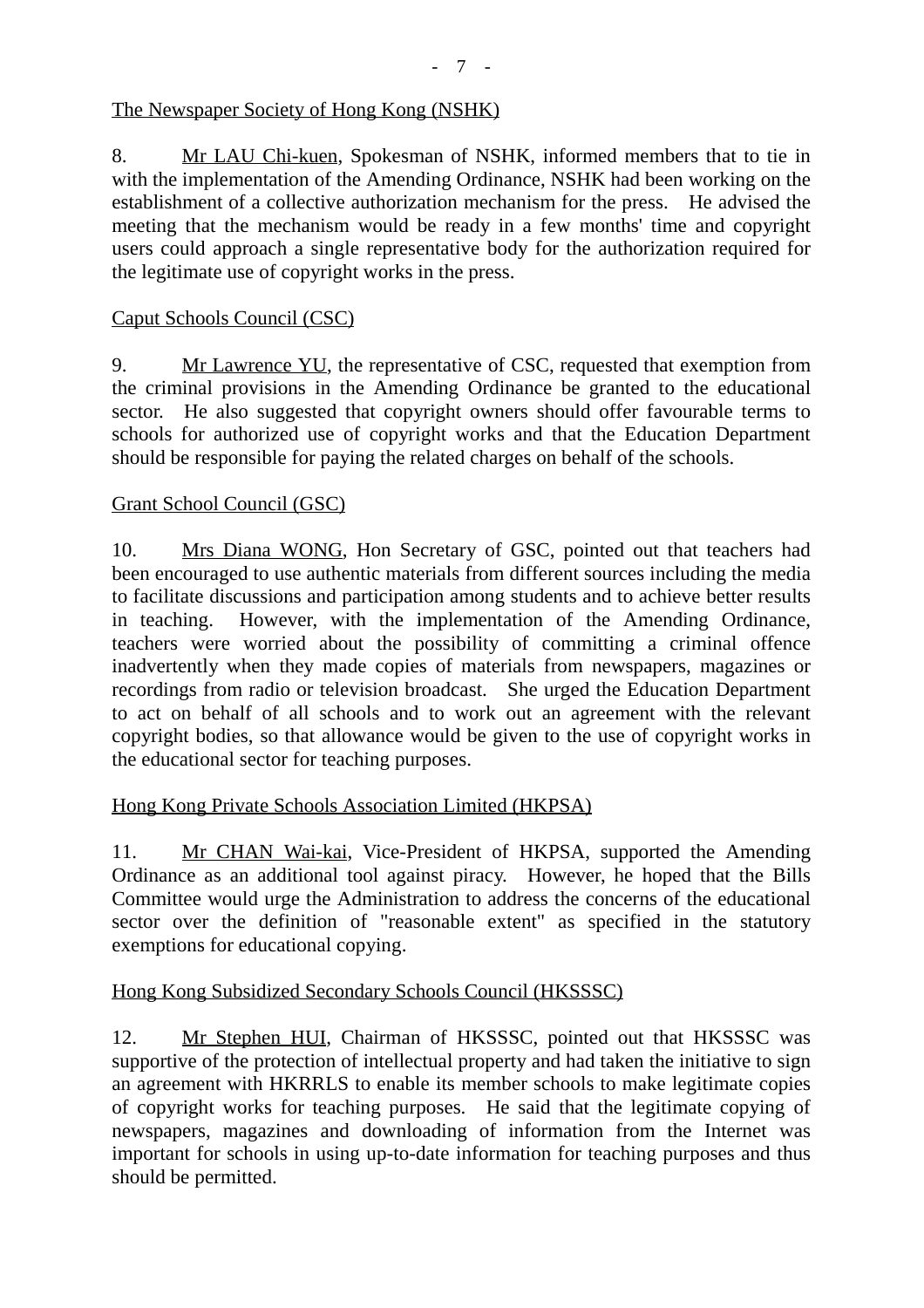Television Broadcasts Limited (TVB) (LC Paper No CB(1) 1250/00-01(04))

13. Mr Stephen CHAN, Controller of Programme Division & External Affairs Division, TVB, said that TVB strongly objected to the Administration's proposal of excluding only television drama but not all television programmes from the scope of suspension in the Bill. He pointed out that as explained in TVB's submission, all television programmes had substantial commercial value and should be given the same degree of protection under the Copyright Ordinance. Moreover, TVB had a well established and convenient authorization mechanism for users to make legitimate recordings of its television programmes. The worries of the public about the absence of proper channels to obtain authorization for recording the required programmes for information dissemination or educational purposes did not exist in this case.

# Hong Kong Cable Television Limited (Cable TV) (LC Paper No CB(1) 1250/00-01(05))

14. Mr Desmond CHAN, Company Lawyer of Cable TV, said that the same level of protection should be provided to all copyright works. In view of the rampant piracy of cable programmes, it was inappropriate to suspend the application of the Amending Ordinance in relation to these programmes. In addition, he pointed out that the Hong Kong legislation was apparently lagging behind the international standard. For example, it was an offence in the United Kingdom (UK) to dishonestly receive pay television programmes with the intention to avoid payment. He urged the Administration to address the problem immediately by adding in the Copyright Ordinance a provision similar to that of the U.K. legislation in relation to pirated viewing of pay television programmes.

# Hong Kong Society of Accountants (HKSA)

15. Mr Peter TISMAN, Deputy Director of HKSA, said that HKSA supported the Bill and was agreeable to the exclusion of some copyright works from the scope of suspension. He urged the Administration to conduct full consultation with different sectors of the community including the professional bodies during the suspension period, so that appropriate long term measures could be worked out.

# Hong Kong Christian Council (HKCC)

16. Rev. SO Shing-yit, General Secretary of HKCC, urged the Administration to take into consideration the special circumstances in the use of copyright works within the religious community, and to grant exemption to religious bodies from the criminal provisions in relation to the use of copyright works.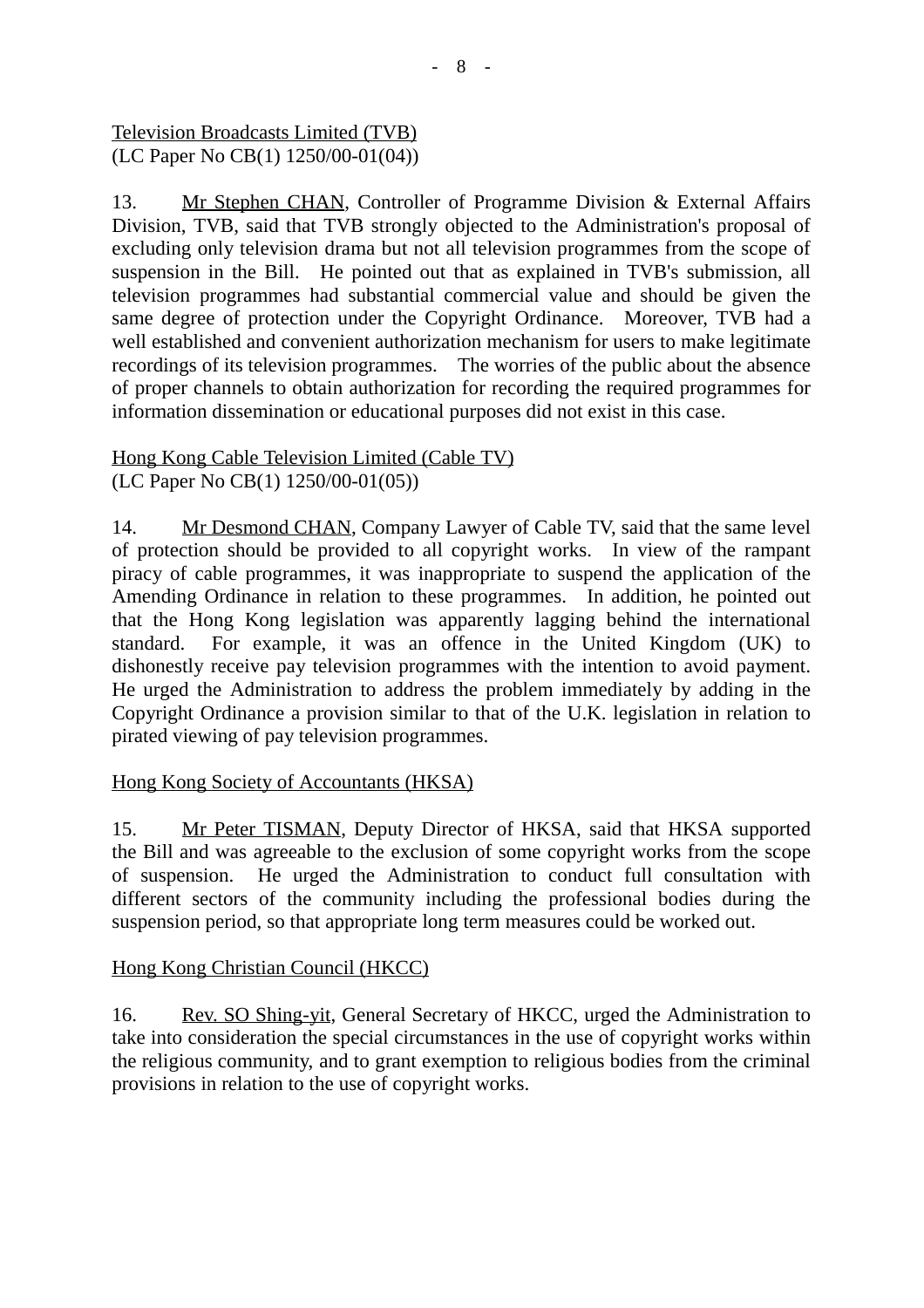# Hong Kong Public Relations Professionals' Association Limited (PRPA)

17. Ms Angel CHUNG, Honorary Secretary of PRPA, said that PRPA respected intellectual property rights but at the same time considered that ad hoc copying of newspapers articles for internal reference should not be made an offence. She supported the suspension of the Amending Ordinance pending the full review on measures to balance the needs of copyright protection and information dissemination in the community.

# Hong Kong Development and Strategic Research Centre (DSRC)

18. Mr Mathias WOO, Chairman of DSRC, considered that the exclusion of four categories of copyright works from the scope of suspension was inappropriate. He opined that all copyright works should be included in the scope of the suspension. The issue should be considered in detail. The impact on different sectors of the community should be carefully assessed in consultation with all parties concerned.

## Hong Kong Special Schools Council (SSC)

19. Mrs Laura LING, Chairman of SSC, pointed out that it was common for teachers in special schools to prepare tailor-made teaching materials using articles and pictures from newspapers, magazines or the Internet. She requested the Administration and the Bills Committee to take into consideration the needs of the educational sector in the use of copyright works. She suggested that clear guidelines on the legitimate use of copyright works for teaching purposes should be prepared for teachers' reference, so that effective teaching and protection of intellectual property rights could be ensured at the same time.

#### Discussion with members

## *Press and publication*

20. Miss Margaret NG opined that the Bills Committee had to strike a balance between the protection of intellectual property rights and the interest of different sectors of the community. She sought the views of representatives of NSHK on the possibility of allowing free copying of newspaper articles for non-commercial purposes under its authorization mechanism. She opined that to facilitate the freeflow of information, the public should be able to use the information in the newspapers without worrying about the possibility of committing criminal offences. In addition, she sought information from NSHK regarding the existing authorization arrangements among newspapers in copying works from each other during their course of business.

21. Mr Kelvin LAU, representative of NSHK, said that NSHK was trying to establish a one-stop authorization mechanism for the press to facilitate different sectors of the community in the legitimate copying of articles and materials in the newspapers. He advised members that consideration was being made for exemption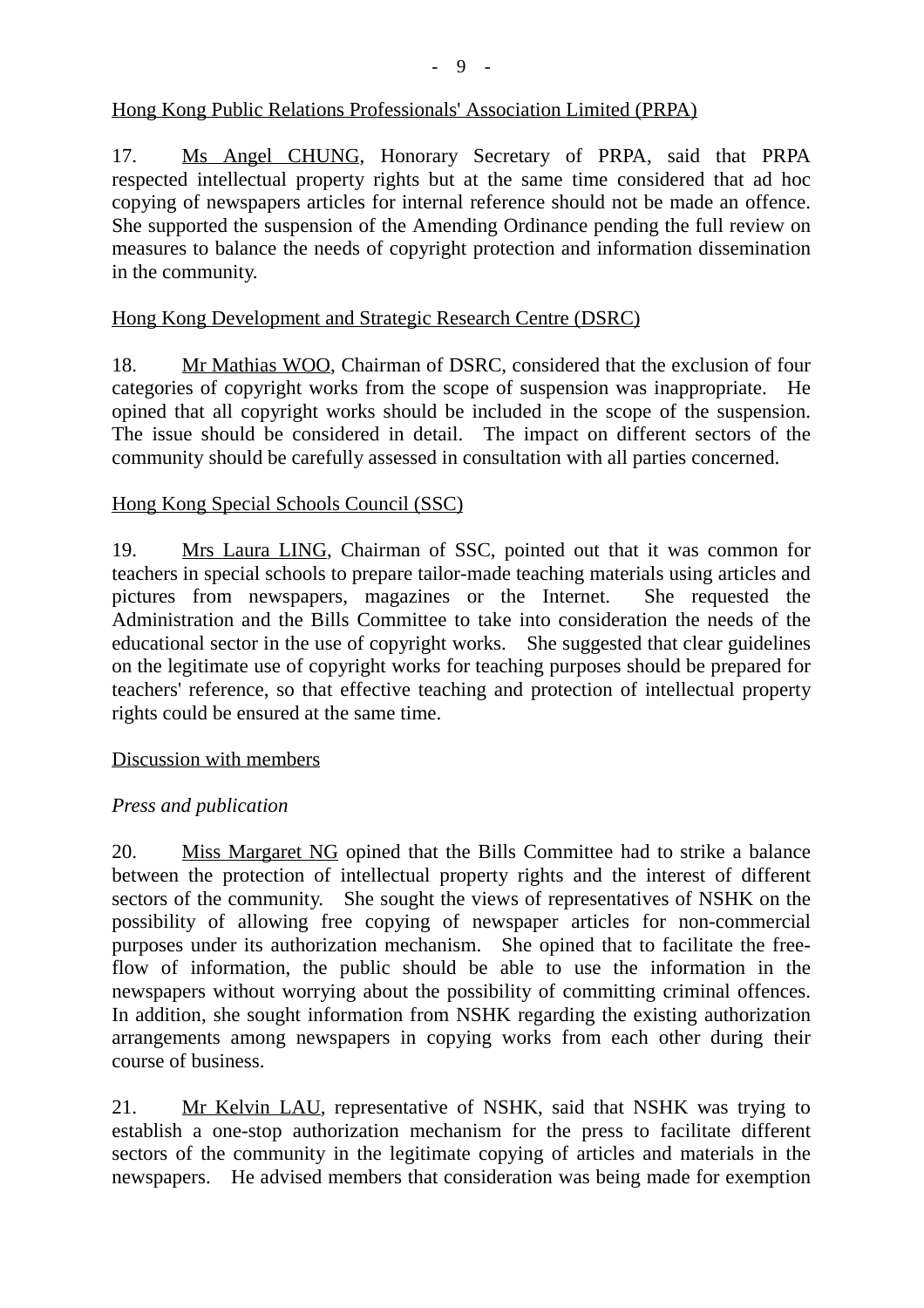of charitable, educational and non-profit making organizations from the authorization requirements. Special arrangements would be made in consultation with the tertiary education sector and the news clipping industry on the fees to be charged having regard to the specific characteristics of their usage of the copyright works. NSHK was also working on an authorization system among local newspapers for the legitimate sharing of their works. As for materials from overseas press, exemption was given to the use of such materials, to a reasonable extent, in news reporting under the Copyright Ordinance.

22. Mrs Selina CHOW said that the needs and concerns of the community should be taken into account in the prevention of copyright piracy. She asked the representatives of NSHK to confirm when their collective authorization mechanism would be available to help the public make legitimate copies of newspaper materials. Moreover, she suggested that a channel of arbitration should be provided for users to resort to in case of unfair treatment under the mechanism.

23. Mr LAU Chi-kuen said that NSHK had been working hard on the establishment of the collective authorization mechanism and it was expected to be ready in a few months' time. He said that NSHK would provide a transparent onestop authorization mechanism for users at reasonable charges. Moreover, he undertook to explore the feasibility of providing a channel of arbitration to handle appeals.

24. Mr SZETO Wah cautioned that in granting authorization to users, the press and publication sector should pay attention to the copyright ownership of different types of articles, for example those provided by freelance writers, interview reports, etc. Mr Kelvin LAU of NSHK agreed that special circumstances did exist in the copyright ownership of different types of articles. The newspapers or magazines concerned had to be very careful in seeking the agreement of the copyright owner before granting authorization to users.

# *Computer Software*

25. Miss Margaret NG asked BSA about their views towards the provision of "grandfathering" arrangements to exempt the criminal liability of user enterprises which used pirated out-dated software installed before the enactment of the Amending Ordinance. She opined that this would be a fairer arrangement than the "downgrade" arrangement provided by BSA members as these users could not use legitimate new software because of the limitations of the existing hardware.

26. Mr Howard DIGBY of BSA pointed out that the strengthening of legal tools against copyright piracy through the Amending Ordinance was in the interest of the community as a whole, as proper protection of intellectual property rights was crucial to the development of a knowledge-based economy in Hong Kong. He said that business software should enjoy the same level of protection as other copyright works and enterprises using software in business should pay for the legitimate use of the products as part of their operating expenses. The "downgrade" arrangement was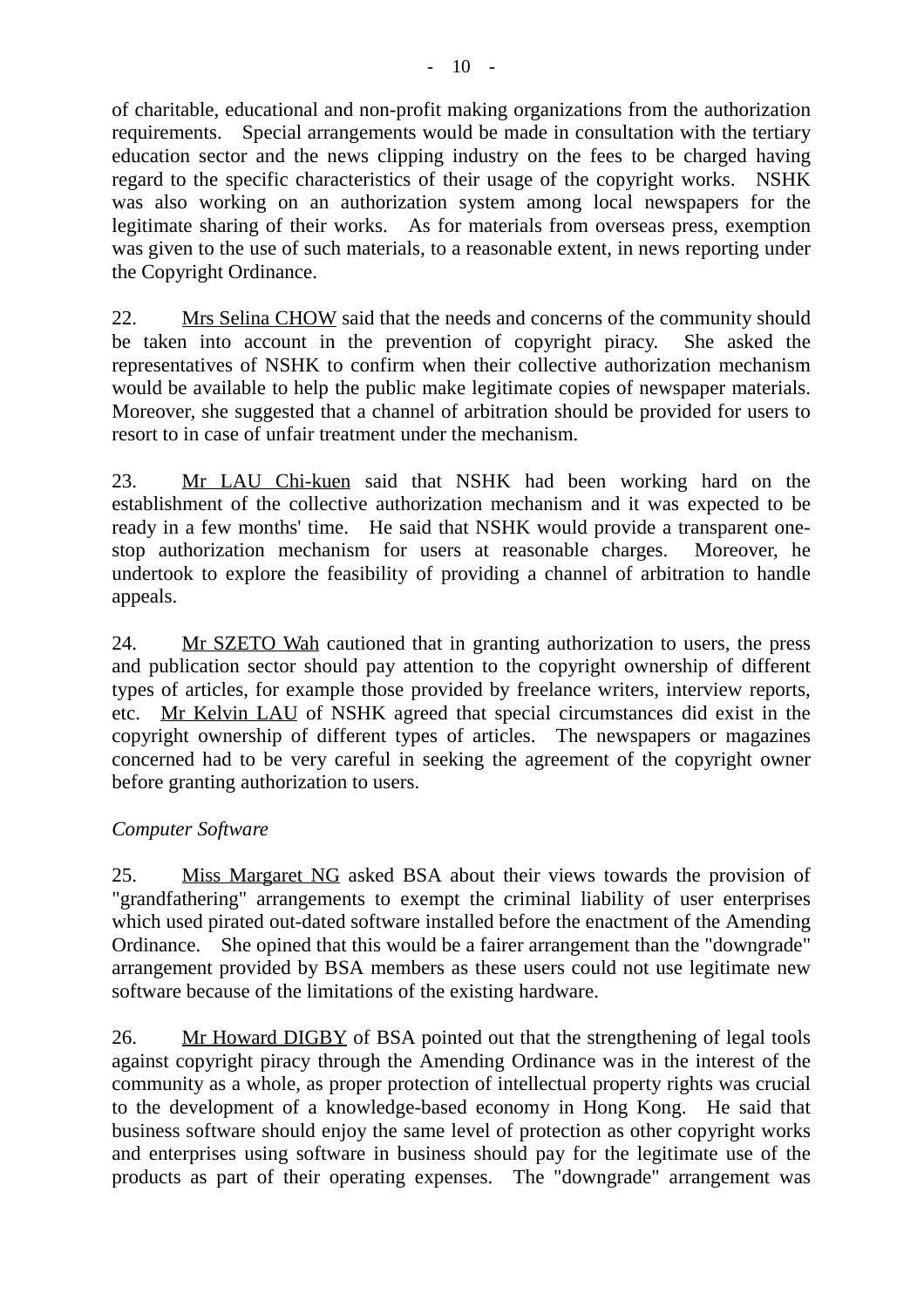considered fair taking into account the fact that majority of enterprises were paying for the legitimate use of the current version of software. This arrangement allowed flexibility for users to use the out-dated version of software while providing them with the current version at the same time. Regarding the "grandfathering" arrangement proposed by Miss Ng, he said that BSA was not in a position to comment on this special legal arrangement.

# *Television Programmes*

27. In response to Ms Audrey EU's enquiry on the operation of TVB's authorization mechanism, Mr Stephen CHAN said that applications had been received in the past years from a wide range of local and overseas organizations for the legitimate recording of different types of television programmes. In general, the charges would be calculated having regard to the nature of usage of the recorded programmes. Authorizations were normally granted to non-profit making, charitable or educational organizations at a minimal charge of about ten dollars and were renewed regularly on a half-yearly basis. On the point of establishing a collective authorization mechanism for all television programmes, he said that there were technical difficulties involved in the operation and pricing of such a mechanism in view of the great variation in the commercial value of different television productions.

28. Mr Desmond CHAN of Cable TV shared Mr Stephen CHAN's view on the difficulties in operating a collective authorization mechanism. He added that as there was only a few television stations in Hong Kong, it would be convenient for the public to approach individual stations for the authorization required and there was no urgent need for the establishment of a collective authorization mechanism. He advised the meeting that recording of Cable TV programmes for educational purposes would be free except for cases of recording and use in large volume. He cited the use of such materials in mass communication courses in the tertiary education sector as an example. Special arrangements would be made in consultation with the users and normally favourable terms would be offered to these users.

#### *Other concerns*

29. Ms Audrey EU sought information on the representativeness of the organizations present at the meeting and the percentage of market share their members were holding in their relevant sectors. The information provided was summarized in the following table:

| <b>Name of Organization</b>             | <b>Representativeness</b>                                                |
|-----------------------------------------|--------------------------------------------------------------------------|
| <b>Business Software Alliance (BSA)</b> | Majority of copyright owners in terms of                                 |
|                                         | market share. A different mix of local and                               |
|                                         | international members in 65 countries and                                |
|                                         | territories.                                                             |
|                                         | The Newspaper Society of Hong Kong Existing membership included 12 local |
| (NSHK)                                  | newspapers. New members from local and                                   |
|                                         | overseas would be welcome. Believed that                                 |